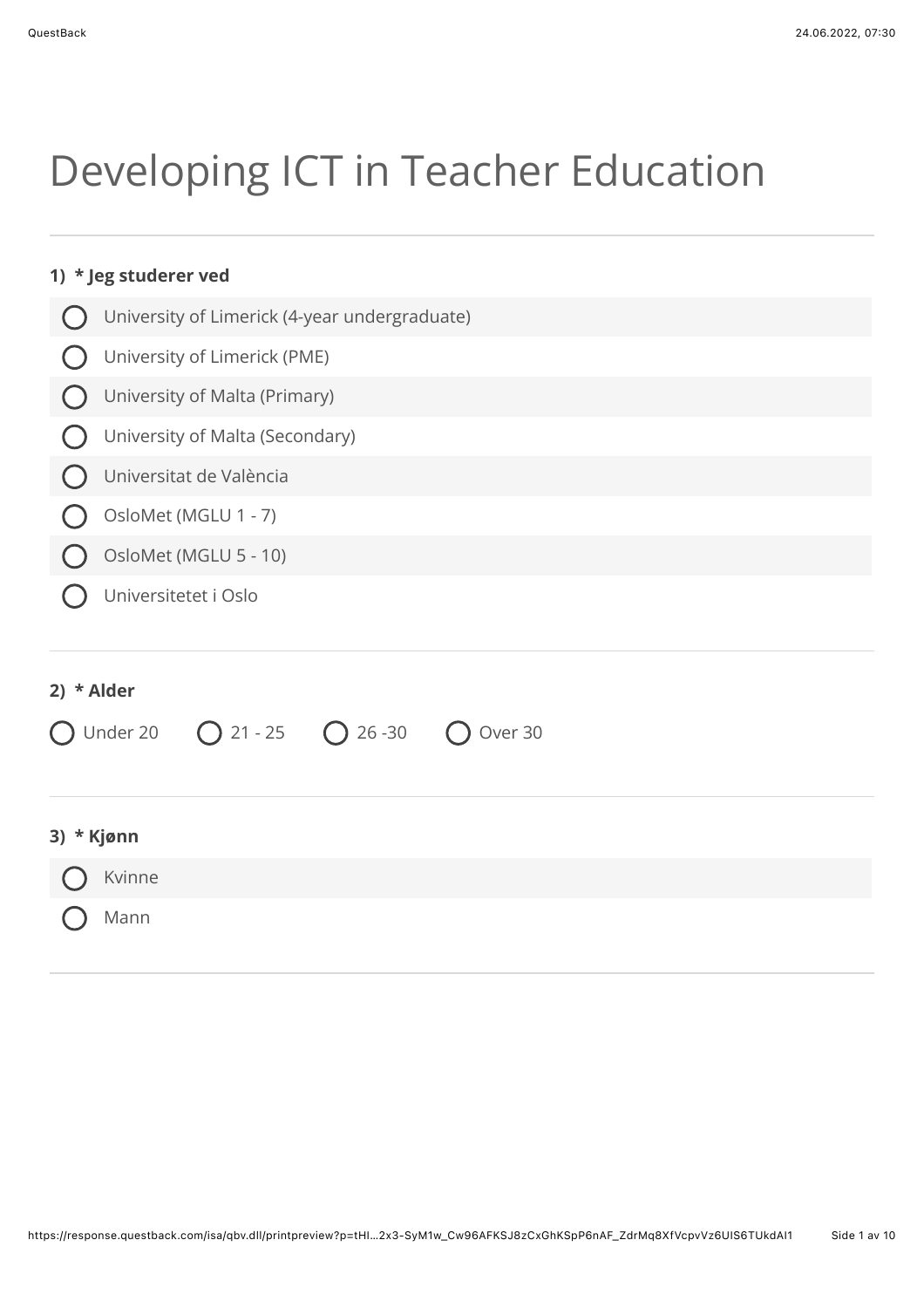# 4) "Som lærer bør jeg være digitalt kompetent fordi,... (Vennligst fullfør setningen under:

 $0/4000$ 

## 5) Vurder din kompetanse i å bruke:

|                                                      |  | Verken<br>god<br>Veldig eller<br>god God dårlig Dårlig dårlig |            | Veldig     |
|------------------------------------------------------|--|---------------------------------------------------------------|------------|------------|
| tekstbehandler (f.eks Word, Pages, Google Docs)      |  | $O$ $O$                                                       |            | $\bigcirc$ |
| regneark (f.eks. Excel, Numbers, Google Spreadsheet) |  | $\bigcirc$                                                    | $\bigcirc$ | $\bigcirc$ |
| presentasjonsverktøy                                 |  | $O$ $O$ $O$                                                   |            | $\bigcirc$ |
| bildebehandling                                      |  | $\bigodot$                                                    | $\bigcirc$ | $\bigcirc$ |
| videoredigering                                      |  | $\left( \quad \right)$                                        |            |            |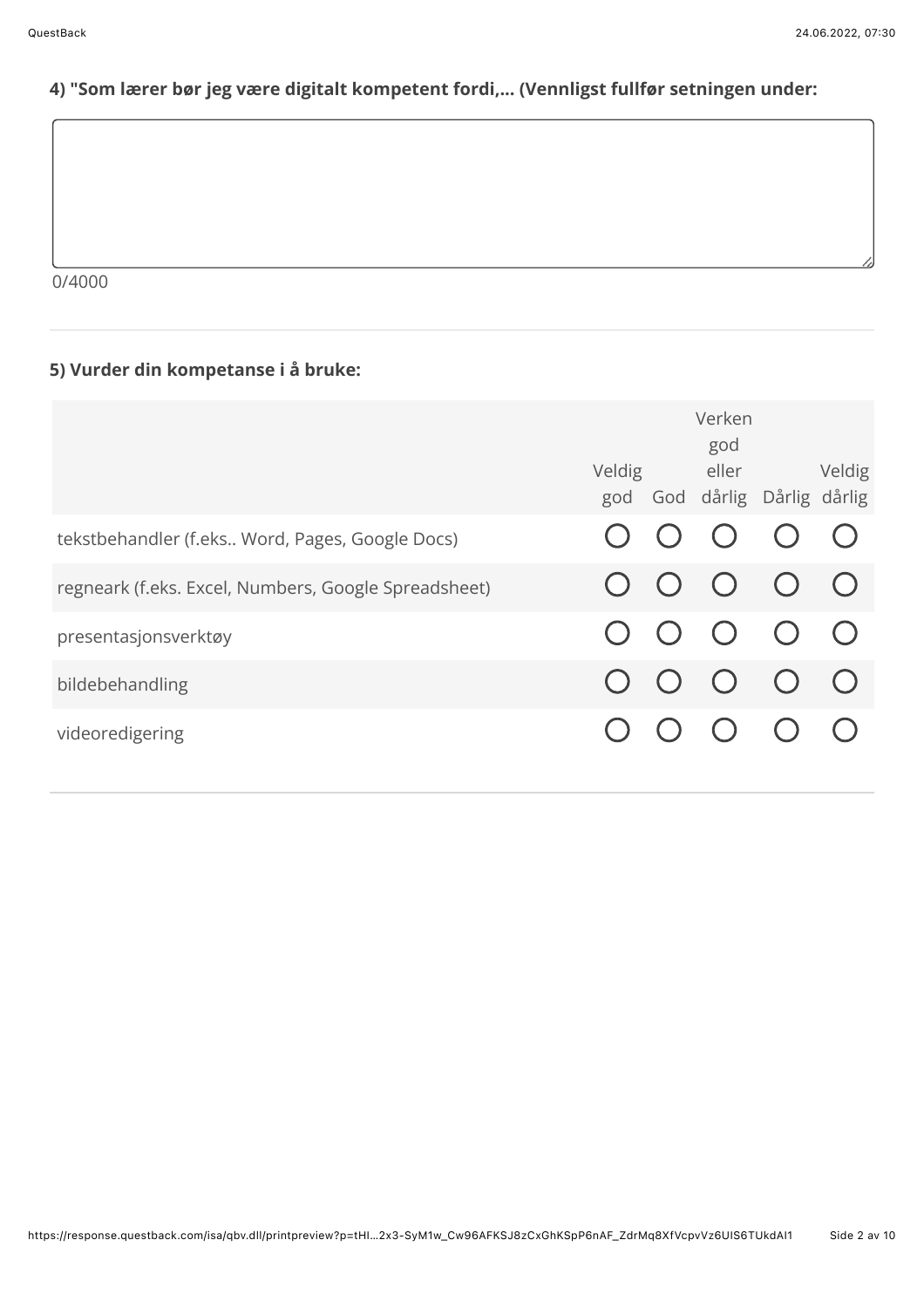# 6) Vurder din kompetanse i å bruke:

|                                  |                        | Verken<br>god<br>Veldig eller<br>god God dårlig Dårlig dårlig | Veldig     |
|----------------------------------|------------------------|---------------------------------------------------------------|------------|
| Digitale samskrivingsverktøy     |                        | $\bigcap$ $\bigcap$                                           |            |
| Systemer for skylagring av filer |                        | $\overline{O}$ $\overline{O}$                                 | $\bigcirc$ |
| Sosiale medier                   | $\left( \quad \right)$ | $\overline{O}$ $\overline{O}$                                 | $\bigcap$  |
| E-post                           |                        | $\overline{O}$ $\overline{O}$                                 | $\bigodot$ |
| Nettbaserte diskusjonsgrupper    |                        |                                                               |            |

# 7) Vurder din kompetanse i å bruke:

|                                                                 |  | Verken<br>god<br>Veldig eller<br>god God dårlig Dårlig dårlig | Veldig     |
|-----------------------------------------------------------------|--|---------------------------------------------------------------|------------|
| Læringsplattform (LMS som f.eks. Canvas, It's Learning, Moodle) |  |                                                               |            |
| Verktøy for å lage innhold (f.eks. Book creator)                |  | $\bigcup$ $\bigcup$ $\bigcup$                                 | $\bigodot$ |
| Verktøy for interaktive tavler (f.eks. SmartBoard, Promethean)  |  | $O$ $O$                                                       | $\bigodot$ |
| Verktøy for å lage grafiske representasjoner (f.eks. Geogebra)  |  | $O$ $O$ $O$                                                   | $\bigcap$  |
| Læringsspill                                                    |  | $\bigcap$                                                     |            |
| Studentresponssystemer (f.eks. Kahoot, Socrative)               |  |                                                               |            |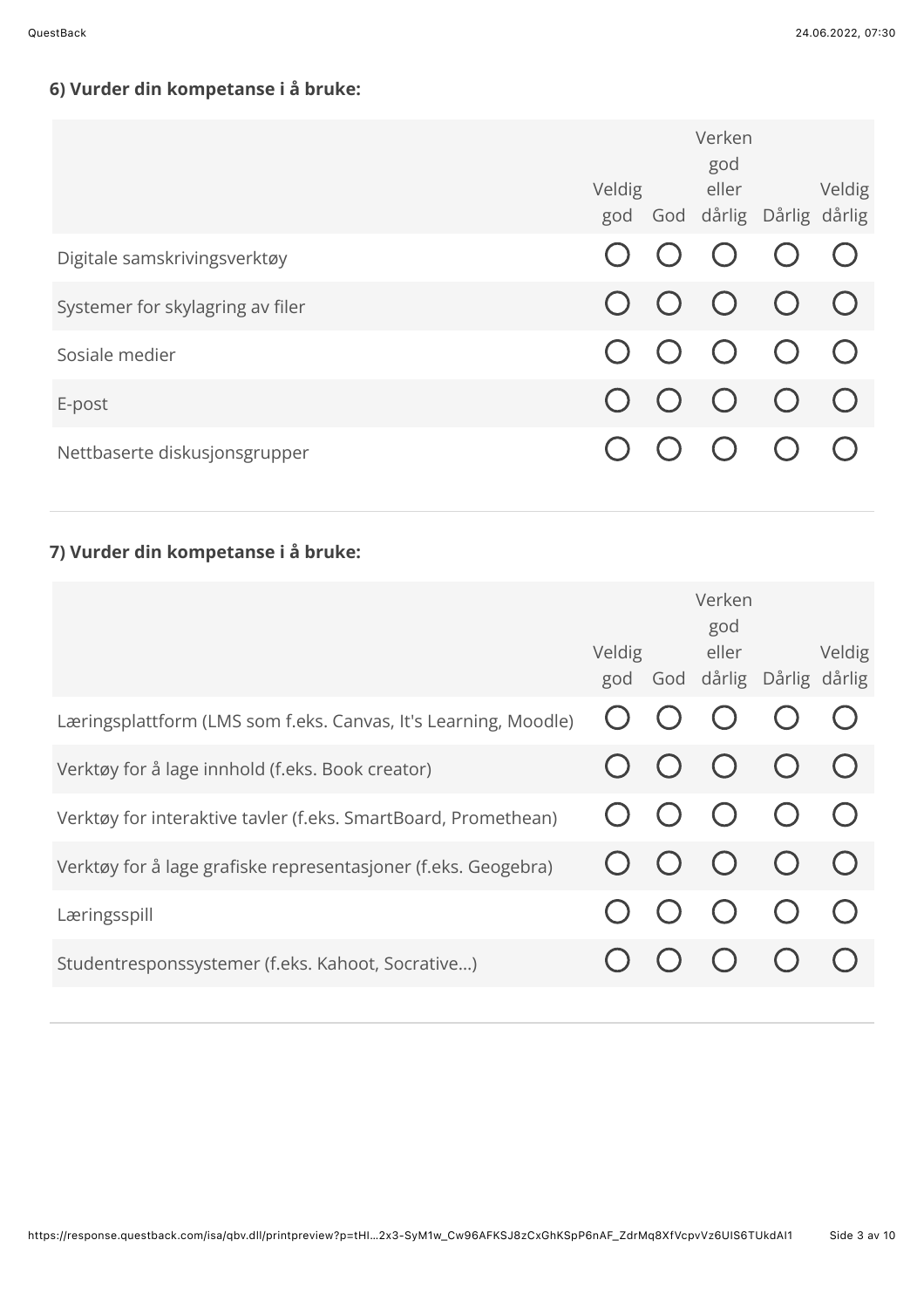## 8) \* En elev har skrevet en tekst med bilder kopiert fra Wikipedia. Kan eleven publisere teksten med bildene på Internett (f.eks. på Facebook eller en blogg)?

- Nei, eleven må ha tillatelse fra den eller de som eier bildene
- Ja, alle bilder på Internett kan republiseres
- ja, bilder på Wikipedia er publisert for fri lisensiering
- Nei, det er ikke lovlig å publisere bilder fra Wikipedia
- leg vet ikke

Velg det mest riktige alternativet

## 9) \* Hva betyr det at "denne e-posten er kryptert"?

- Det betyr at e-posten er infisert av et virus
- Det betyr at innholdet i e-posten er beskyttet
- Det betyr at det ikke er mulig å vite hvem som sendte e-posten
- Det betyr at e-posten er sendt via en hemmelig server
- Jeg vet ikke

#### Velg det mest riktige alternativet

#### 10) \* Hvem har opphavsrett til en oppgave laget av en elev på skolen?

- Læreren Eleven
- Foreldre/foresatte
- Skolen
	- Jeg vet ikke

Velg det mest riktige alternativet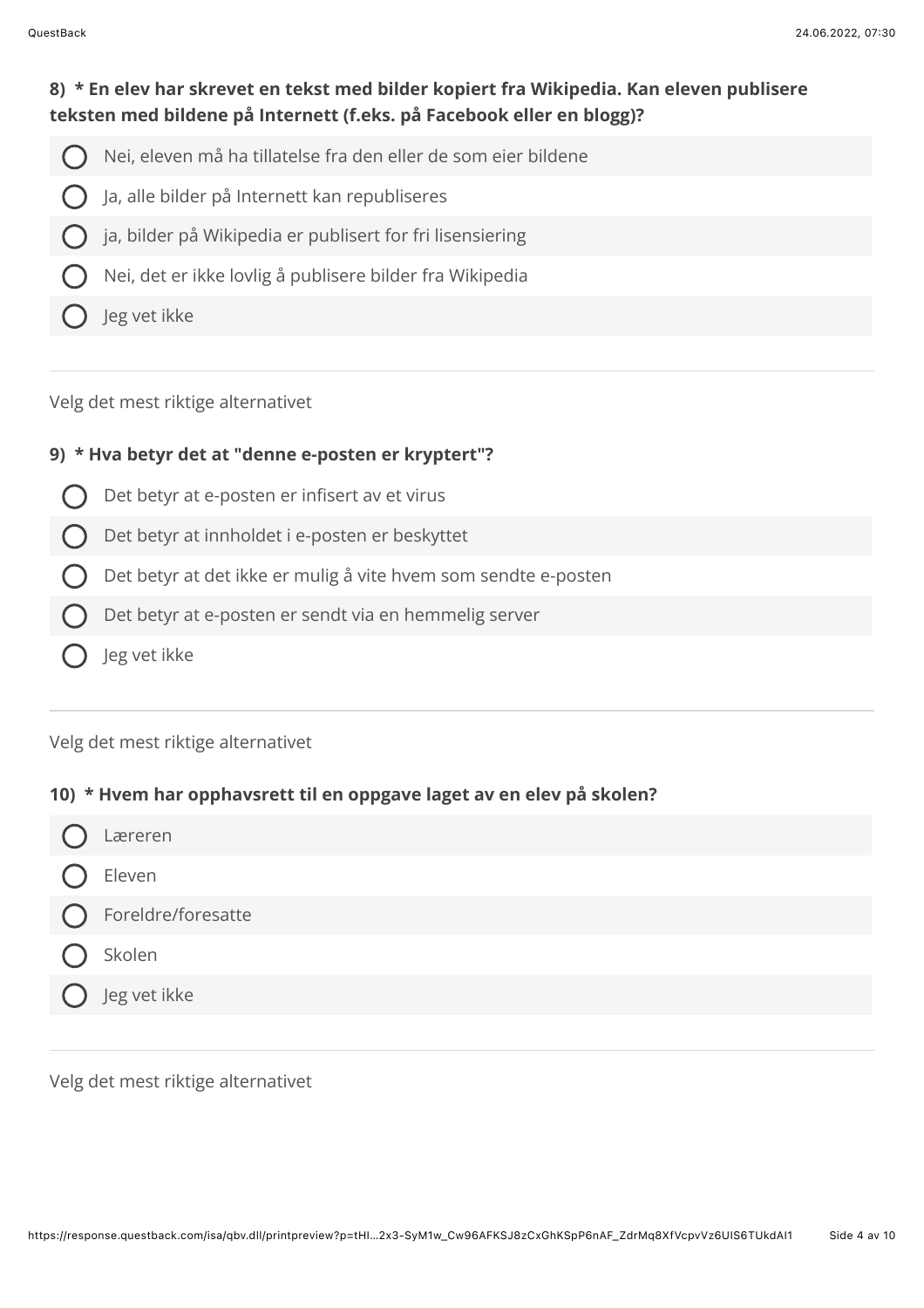#### 11) \* Creative Commons er....

- en ikke-kommersiell ordning som er et alternativ til opphavsrett
- ikke så utbredt fordi opphavspersonen alltid har eierskap til bildet
- en ordning som lar privatpersoner selge bilder
- bilder som er beskyttet av opphavsrett og kan ikke brukes i skolen
- Jeg vet ikke

Velg det mest riktige alternativet

#### 12) \* Kan noen spore hvilke nettsteder du har besøkt?

- Ja, det er mulig å spore men bare hvis jeg aksepterer det
- Det er mulig å spore men kun hvis noen låner datamaskinen eller mobilen min
- Det er mange (firmaer og organisasjoner) som sporer hva jeg gjør på Internett
- Ja, men bare når jeg bruker trådløst nett
- Jeg vet ikke

## 13) \* Kan du stole på informasjonen fra nettbaserte leksikon, (f.eks. NJDL, Webster **Encyclopaedia Britannica)?**

- Ja, jeg kan alltid stole på artikler fra nettbaserte leksikon
- Ja, jeg kan stole på artikler fra populære nettbaserte leksikon som mange liker
- Ja, men jeg er alltid kritisk til informasjon uavhengig av hvilket leksikon jeg bruker
- Ja, jeg kan stole på artikler fra nettbaserte leksikon som har mange referanser
- Jeg vet ikke

Velg det mest riktige alternativet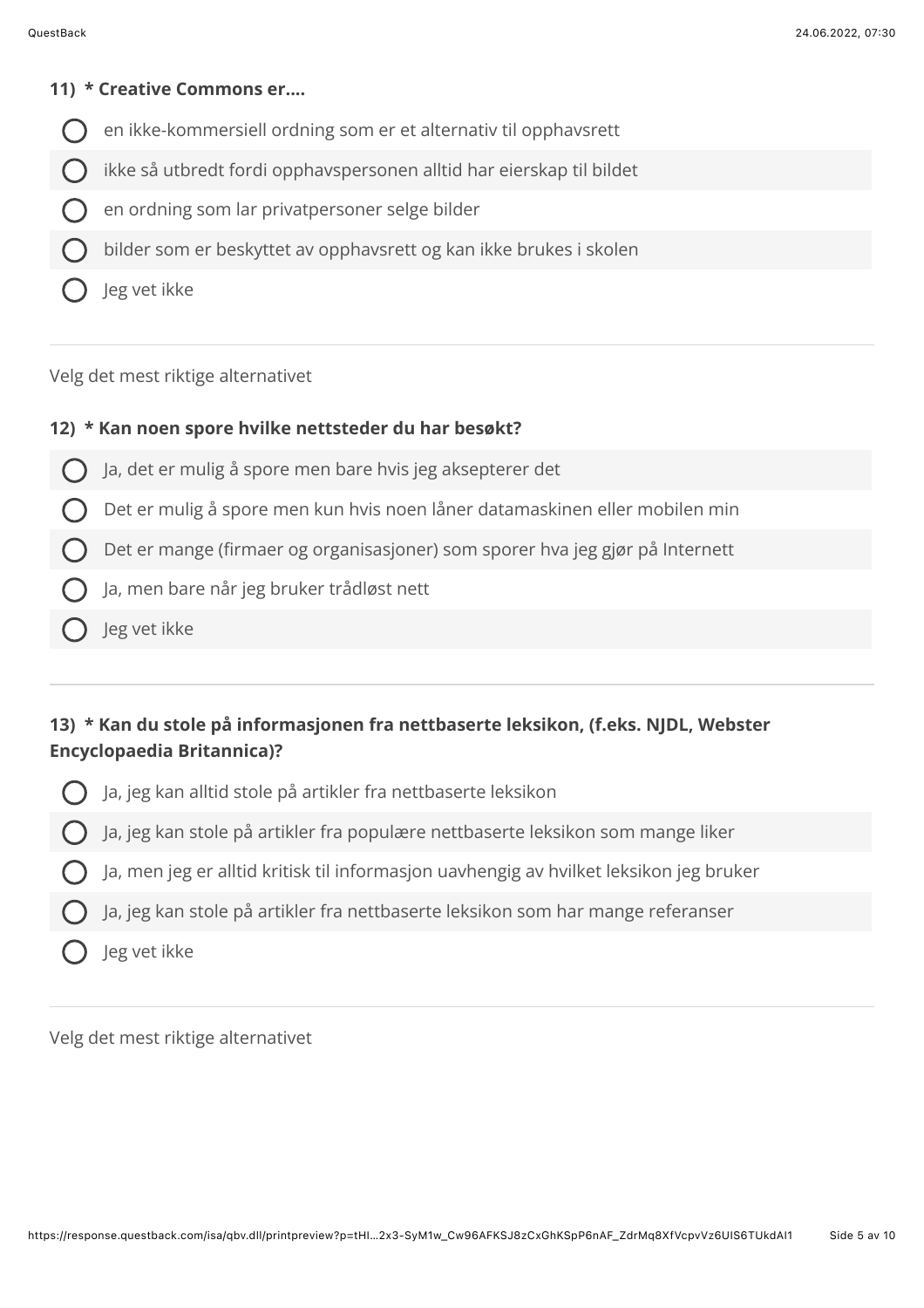#### 14) \* Kan du slette et bilde du har postet på Internett?

- Ja, det er alltid mulig å slette et bilde som jeg har postet på Internett
- Ja, det er mulig hvis det er mitt bilde
- Ja, jeg kan spørre administratoren for nettstedet om å fjerne bildet
- Ja, men det kan være vanskelig å slette bildet fordi andre kan ha postet en kopi
- Jeg vet ikke

#### 15) \* Hvem eier bilder jeg har postet på min Facebook-profil?

- Det er Facebook som eier mine bilder
- Jeg eier bildene, men Facebook har rettigheter til å bruke disse bildene
- Ingen eier bildene jeg poster på min Facebook side
- Alle på Facebook kan bruke mine bilder
- Jeg vet ikke

#### 16) \* Kan jeg slette min Facebook-profil og alle bilder jeg har postet?

- Ja, men det koster penger
- Ja, jeg kan slette profilen min, men ikke alle bildene mine
- Ja, men jeg må ha tillatelse fra mine venner for å slette profilen min og bildene
- Ja, jeg kan slette alle bildene, men ikke profilen min
- Jeg vet ikke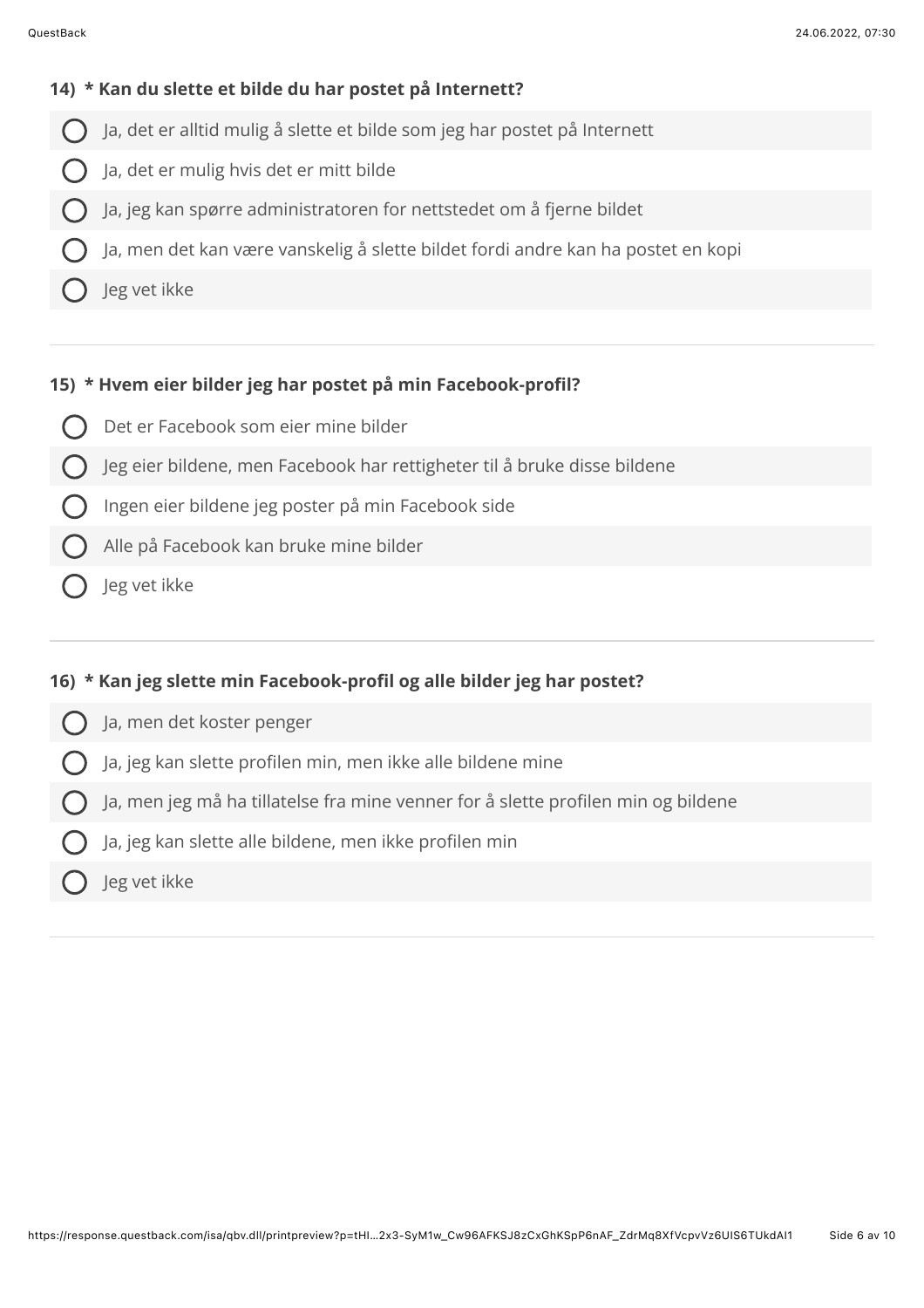## **17) \* Kan du republisere et bilde som du har lastet ned fra en bildedelingstjeneste på Internett (f.eks. Instagram, Pinterest)?**

- Nei, bilder fra bildedelingstjenester kan ikke republiseres på Internett  $\bigcap$
- Ja, alle bilder på bildedelingstjenester kan republiseres på Internett  $\bigcap$
- Ja, men kun hvis bildene er lisensiert for fri bruk
- Ja, et bilde lastet ned fra Internett kan republiseres hvis eieren er ukjent
- leg vet ikke

## 18) \* Vurder du kompetanse i

|                                                                             |  | Verken              |                                                        |            |  |
|-----------------------------------------------------------------------------|--|---------------------|--------------------------------------------------------|------------|--|
|                                                                             |  | god<br>Veldig eller | god God dårlig Dårlig dårlig                           | Veldig     |  |
| å anvende opphavsrettslige regler på nett                                   |  |                     | $\begin{array}{ccc} \circ & \circ & \circ \end{array}$ |            |  |
| å anvende personvernregler på nett                                          |  | $O$ $O$             |                                                        |            |  |
| å oppdage digital mobbing                                                   |  |                     | $\begin{array}{ccc} & O & O & O & O \end{array}$       |            |  |
| hva jeg skal gjøre hvis noen poster et uønsket bilde av meg på<br>Internett |  | $O$ $O$ $O$         |                                                        | $\bigcirc$ |  |
| å vurdere troverdigheten av digital informasjon                             |  |                     |                                                        |            |  |
|                                                                             |  |                     |                                                        |            |  |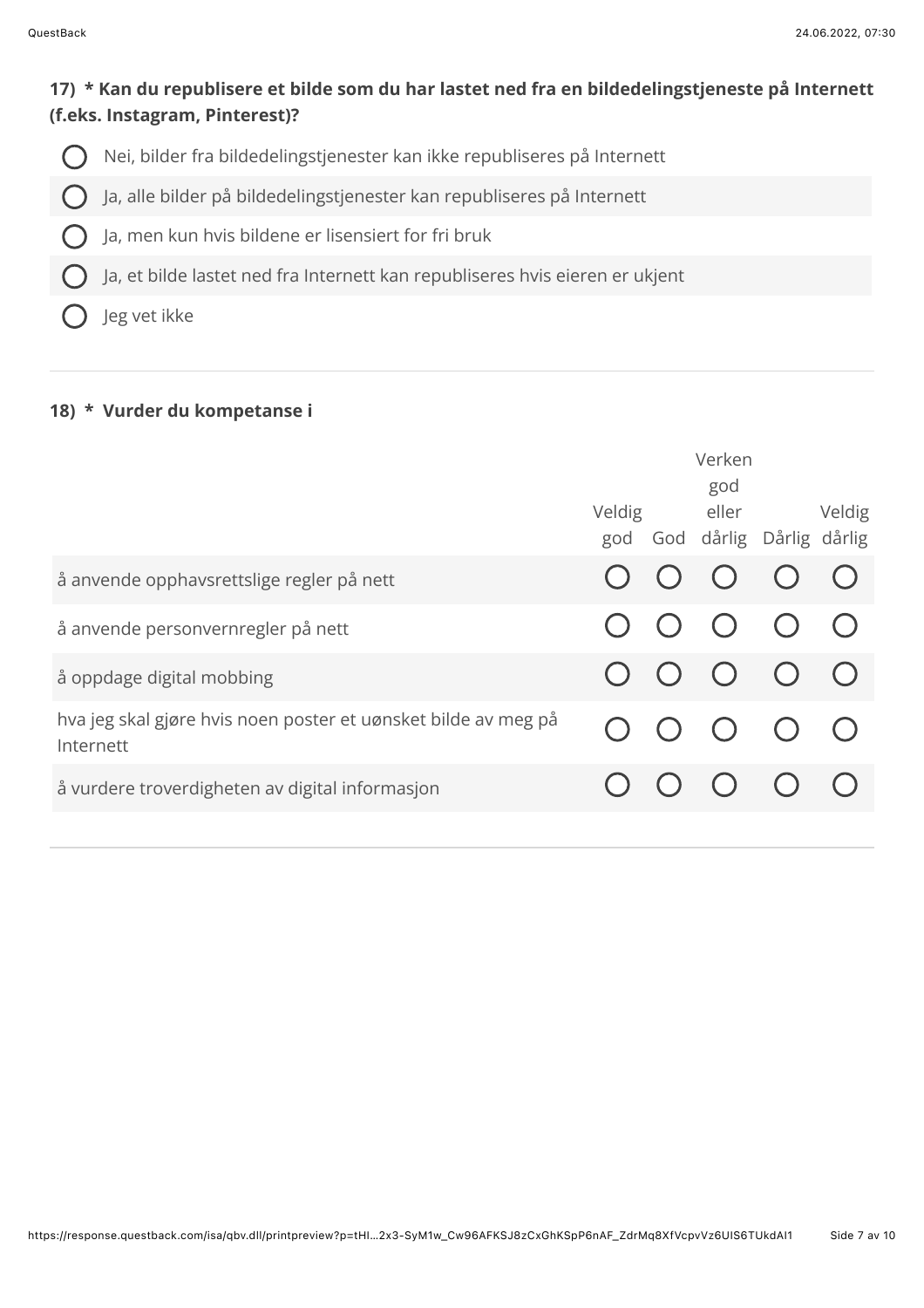# 19) Ta stilling til følgende påstander: Bruk av datamskiner, nettbrett eller mobiltelefoner,

| Helt | enig<br>eller | Helt                        |
|------|---------------|-----------------------------|
|      |               |                             |
|      |               |                             |
|      |               |                             |
|      |               |                             |
|      |               |                             |
|      |               |                             |
|      |               |                             |
|      |               |                             |
|      |               |                             |
|      |               |                             |
|      |               |                             |
|      |               |                             |
|      |               | enig Enig uenig Uenig uenig |

## 20) Ta stilling til følgende påstander: Når det gjelder nettbasert informasjon:

|                                                                     |             | Verken<br>enig                                                       |      |
|---------------------------------------------------------------------|-------------|----------------------------------------------------------------------|------|
|                                                                     | <b>Helt</b> | eller                                                                | Helt |
|                                                                     |             | enig Enig uenig Uenig uenig                                          |      |
| Jeg vurderer om informasjonen er relevant for mitt formål           |             | 00000                                                                |      |
| Jeg sjekker om de som har publisert informasjonen er til å stole på |             | O O O O O                                                            |      |
| Jeg vurderer troverdigheten til forfatteren(e)                      |             | $\begin{array}{ccc} \circ & \circ & \circ & \circ \circ \end{array}$ |      |
| Jeg har bestemt på å finne objektiv informasjon                     |             |                                                                      |      |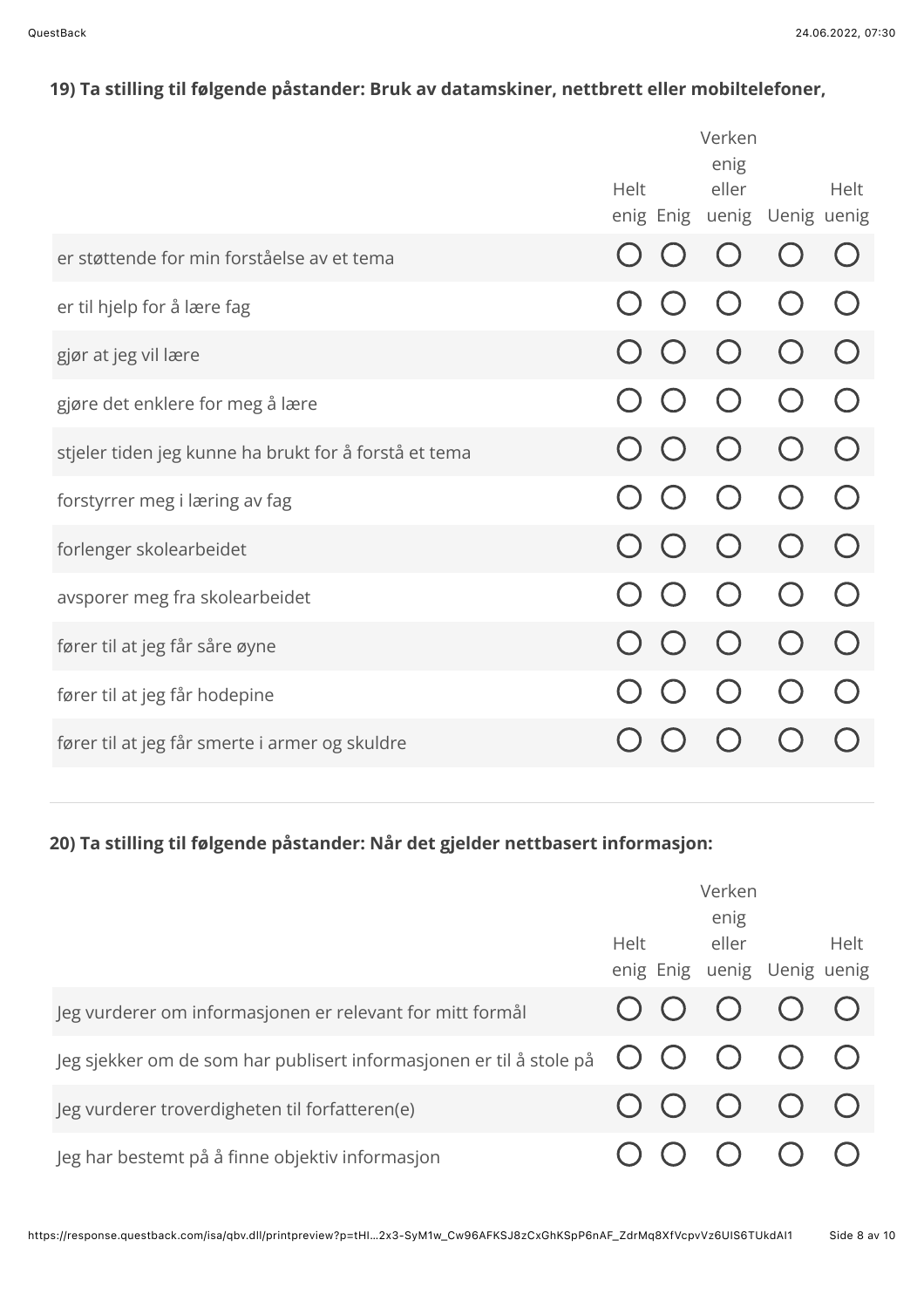## 21) "IKT styrker og/eller distraherer elevers læring?" Kommenter under:

 $0/4000$ 

# 22) \* Ta stilling til følgende påstander:

|                                                                                                                   | Noen and the set of the set of the set of the set of the set of the set of the set of the set of the set of the | Veldig<br>Alltid ganger Skjelden skjelden Aldri |  |
|-------------------------------------------------------------------------------------------------------------------|-----------------------------------------------------------------------------------------------------------------|-------------------------------------------------|--|
| Når jeg deler bilder av venner på sosiale medier spør jeg om<br>samtykke                                          |                                                                                                                 |                                                 |  |
| Før jeg poster bilder på sosiale medier vurderer jeg hvorvidt<br>dette kan påvirke min fremtidige jobb som lærer  |                                                                                                                 |                                                 |  |
| Når jeg deler videoer av venner på sosiale medier spør jeg<br>om samtykke                                         |                                                                                                                 |                                                 |  |
| Før jeg poster videoer på sosiale medier vurderer jeg<br>hvorvidt dette kan påvirke min fremtidige jobb som lærer |                                                                                                                 |                                                 |  |